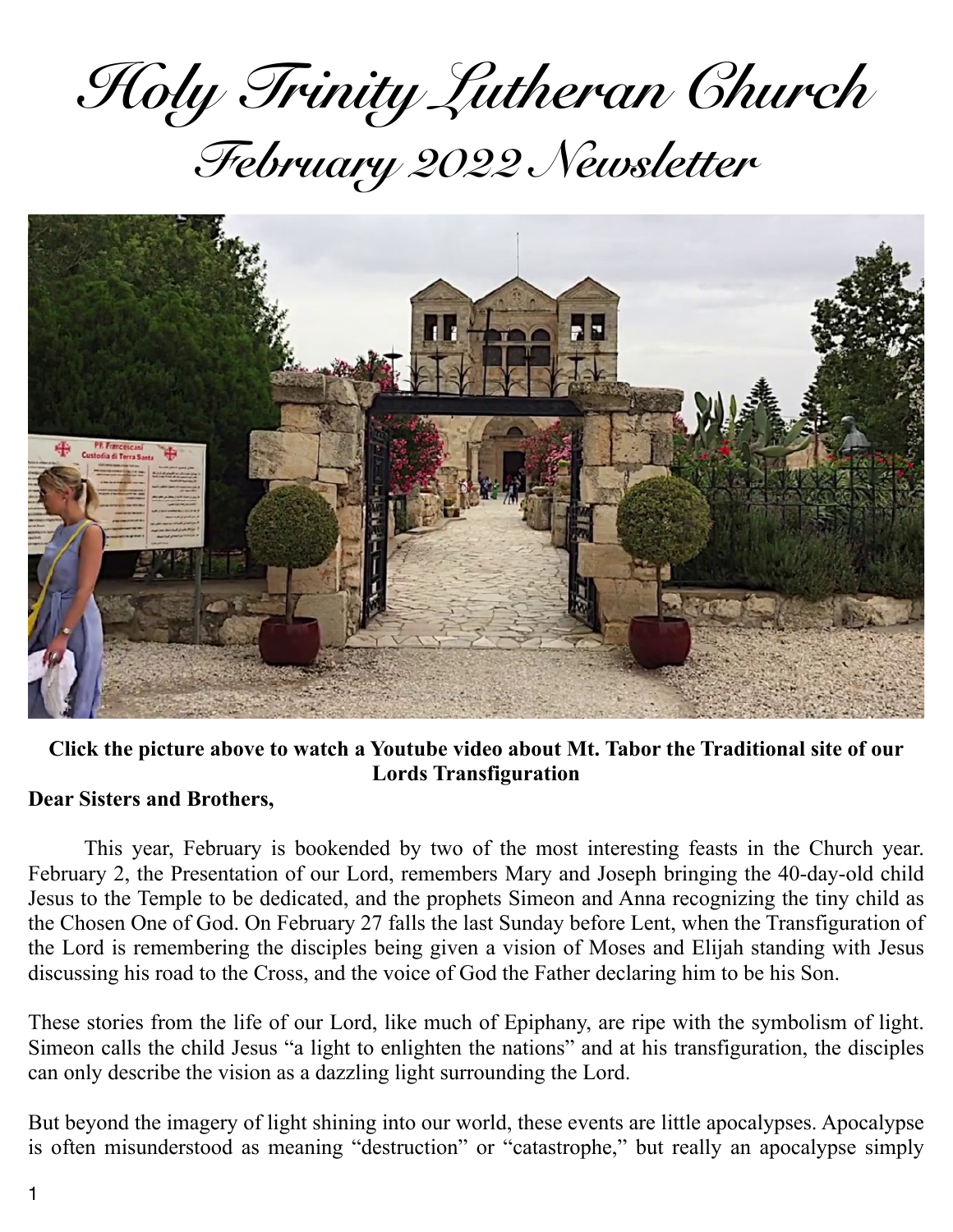

means "revelation." It is an unveiling, so that what lies behind what our senses perceive can be seen and understood.

When Jesus was born, God took on flesh, "veiling" his glory so that he might live among as, heal us, become our friend, become our servant, and having shown us the fullness of life, die for us and rise for us so that we might have life without end.

Throughout this ministry Jesus' goodness and his glory is repeatedly made visible. The veil is lifted so that behind the Perfect Man we might see the True God. And again and again, Jesus is recognized for who he really is by those who are open to his word. Those who are willing to recognize God's work in their lives see him in action, and see him in Jesus. Not because they had some special insight or quality, but because they were willing like the holy women, or because they were curious like the first disciples, or because they were searching like Simeon and Anna.

"The people who walked in darkness have seen a great light," Isaiah wrote. We too are invited to be among those who are enlightened by God and who see clearly who God is and what God is doing. All we need to do is not hide from him- not keep to the shadows. Instead we're called to pay attention to the miracles of the world God has given us, the wonder of creation, the love of friend and neighbour, and the promise of Christ to be with us even to the end of time. When we slow our rushed lives, and quiet our busy minds, we find God showing us the richness of life, and enlivening us in the communion that he provides to his people.

Peace and joy, Pastor Tom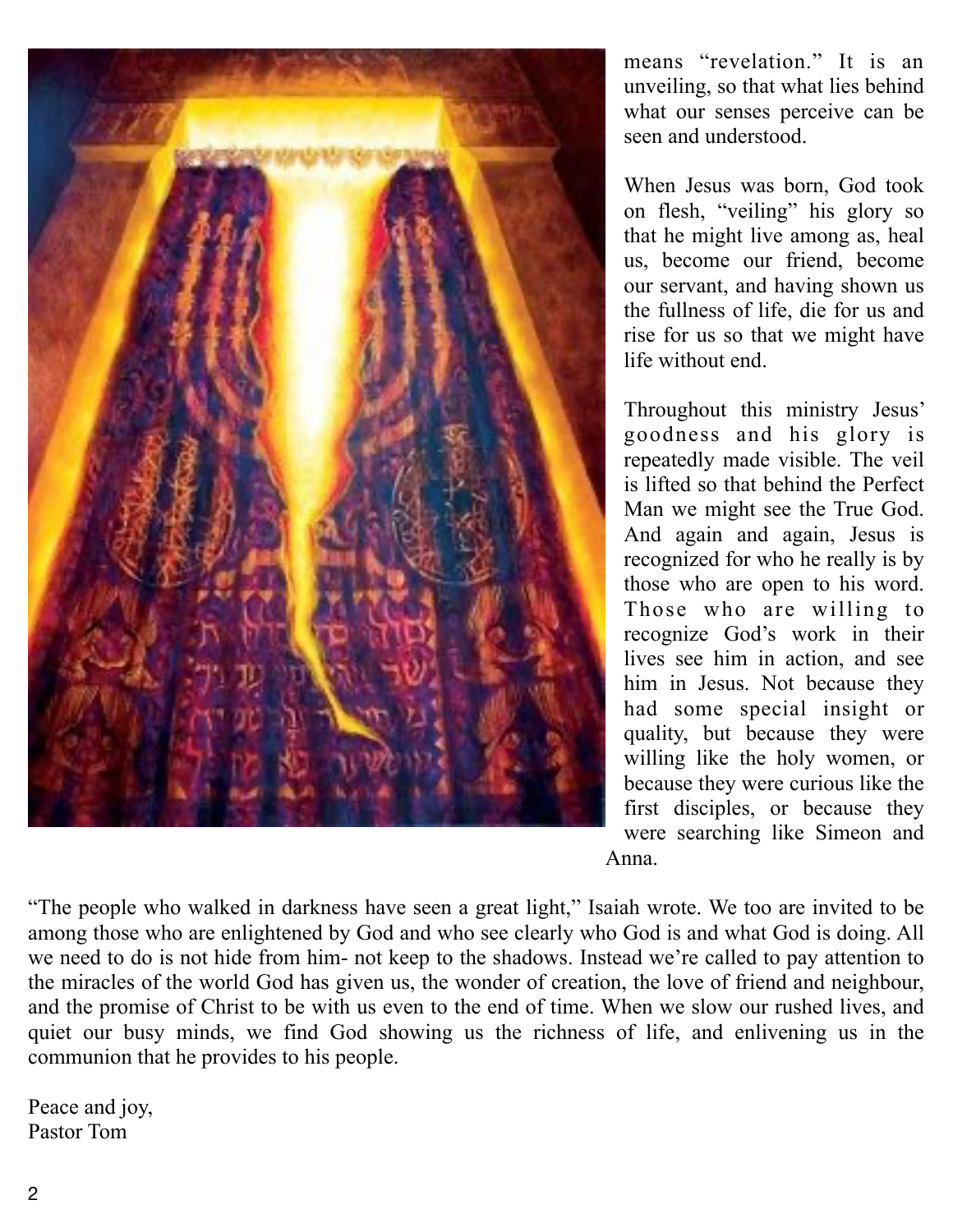#### **Pastora**l **Care**

Holy Trinity Lutheran Church 7 Green St. Stafford Springs, CT 06076-1334 Office Phone-860-684-7571  $Church - htlc-church@att.net$ 

Website – htlcstafford.org

Pastor Tom (860-806-2440)

Email [t.s.drobena@gmail.com](mailto:t.s.drobena@gmail.com) 

Rev. Dr. Thomas Drobena

#### **Members of the Council are:**

Rev. Thomas S. Drobena President – Andrew Fisher Vice-President – Walter Kovaciny Treasurer – Sheila Welch Secretary – Amelia Hinchliffe Melissa Fisher Leonard Lichanec Michael Marvonek Patricia Marvonek Financial Secretary – Leigh Maxa

#### **Service Teams**

✝ Worship & Music Team: Leigh Maxa ✝ Hospitality Committee: Amelia Hinchliffe and Jennifer Welch ✝ Property Team: Andrew Fisher,

Michael Marvonek, Adam Tremblay and Michael Welch

✝ Learning & Youth Group Team:

Rev. Thomas Drobena, Melissa Fisher, Cathy & Leonard Lichanec

## **Shut-in Members of Holy Trinity**

Attn: Barbara Bulick The Ivy at Ellington 123 West Road Apt 115 Ellington. CT 06029-5730

Attn: Ms. Shirley Kaba Douglas Manor 103 North Rd. Windham, CT 06280 Ms. Anna Mandak 21 Old Monson Rd. Stafford Springs, CT 06076-3343

Attn: Mrs. Tonia Marvonek Evergreen Health Care Center 201 Chestnut Hill Rd., Rm. # 2107 Stafford Springs, CT 06076-4005

# **Offering Envelopes for 2022**

The envelopes have arrived, but are not ready for distribution yet. Please continue to use a white envelope marked with your name, date and dollar amount on the outside. Thanks

**There is a sing-up sheet posted in the Narthex.** This sheet is for people to volunteer to bring refreshments to share at Social Hour on the 1st or 3rd Sunday in February, March, April, May, or June. Please consider signing up for this event. Some suggestions of what to bring is baked good, either homemade or purchased; cheese and crackers or Jell-O. Thanks to Pat Marvonek for making the coffee.

### **2021 Tax Statements**

If you need a 2021 tax statement from church, please let Leigh Maxa know and one will be printed for you.

# **February Birthdays**

- 08 William Bill Sevcik
- 13 Joan Fittz
- 13 Donald Hoffman
- 20 Kathy Hinchliffe

#### 24 – Patricia Marvonek

## **Flower/Sanctuary Lamp Chart for 2022**

The chart is posted in the Narthex by the coat rack. Please sign up for the Sundays you want to place flowers on the Altar or light the Sanctuary Lamp. The price for a Sanctuary Candle remains at \$5.00 each. Please talk to Pat Marvonek when wishing to put flowers / bouquets on the altar. Pat needs to know if you have a specific type of flower in mind and the amount of money you wish to spend. Usually Pat, get the flowers and arranges the flowers in the vases. Then the person paying for the flowers reimburses Pat. (This money doesn't go through the church budget.) The person paying for the flowers / bouquets takes the arrangement after the service.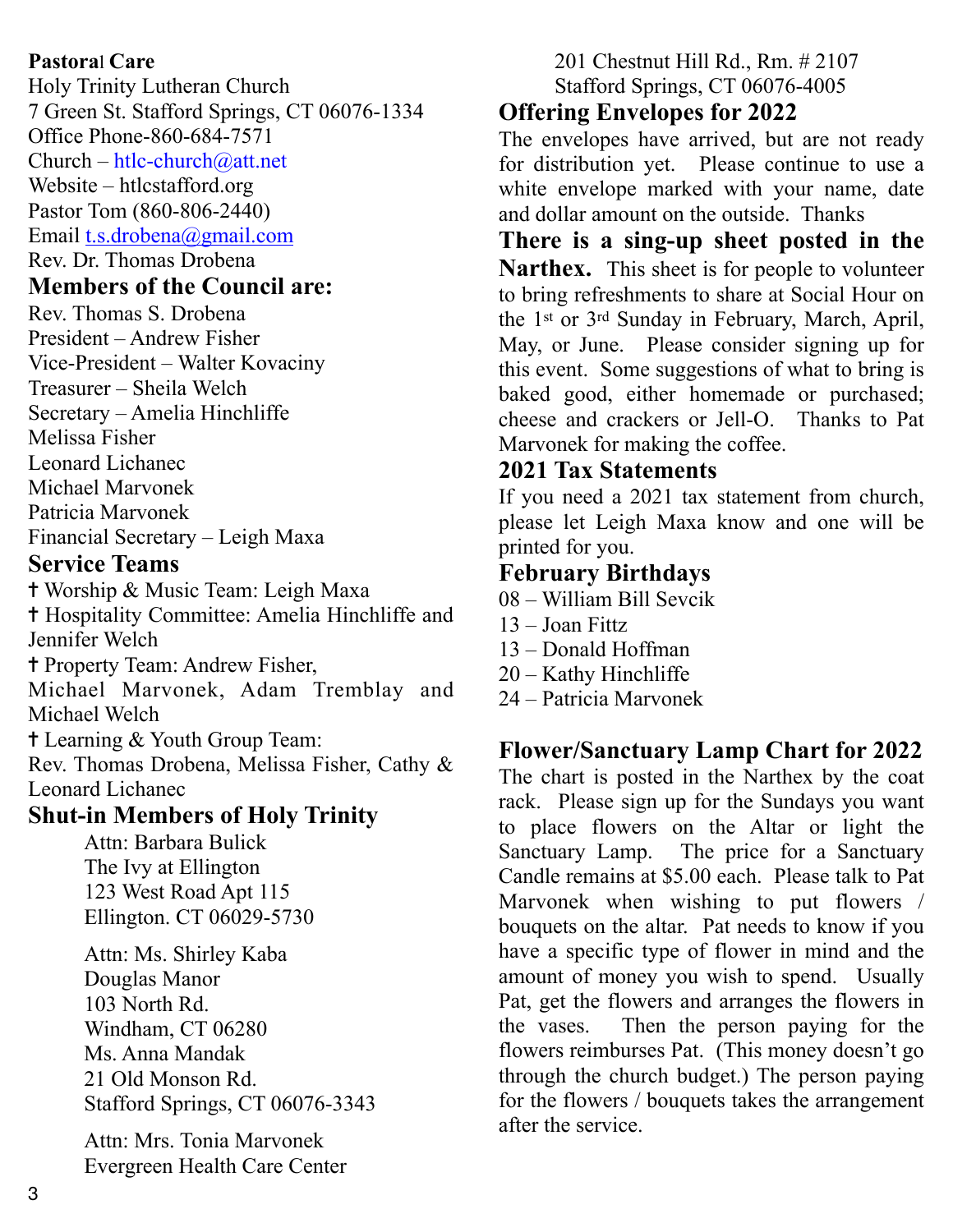#### **February – March Service Schedule**

These readings are from Series C and can be found in the front of the Evangelical Lutheran Worship hymnal.

 Tellers Worship Assistants Reader **February 6, 2022 – 10:00 a.m. – The Fifth Sunday after Epiphany – Green**  Isaiah 6: 1 – 8 [9 – 13]; Psalm 138; 1 Corinthians 15:1 – 11; Luke 5: 1 – 11 Amelia Hinchliffe Leigh Maxa Daniel Lichanec Michael Marvonek Hymns – **Entrance:** 413, **Hymn of the Day:** 574, **Communion:** 490, **Closing:** 696 **February 13, 2022 – 10:00 a.m. – The Sixth Sunday after Epiphany – Green**  Jeremiah 17: 5– 19; Psalm 1; 1 Corinthians 15: 12 – 20; Luke 6: 17 – 26 Jennifer Welch Sheila Welch Daniel Lichanec Michael Welch Hymns – **Entrance:** 754: **Hymn of the Day:** 715, **Communion:** 470, **Closing:** 717 **February 20, 2022 – 10:00 a.m. – The Seventh Sunday after Epiphany – Green**  Genesis 45: 3-11, 15; Psalm 37: 1-11, 39-40; 1 Corinthians 15: 35-38, 42-50; Luke 6: 27-38 Walter Kovaciny Leigh Maxa Daniel Lichanec

Leonard Lichanec Hymns – **Entrance:** 599, **Hymn of the Day:** 595, **Communion:** 697, **Closing:** 834

**February 27, 2022 – 10:00 a.m. – The Transfiguration of Our Lord – White**  Exodus 34: 29 – 35; Psalm 99; 1 Corinthians 3: 12 to 4: 2; Luke 9: 28 – 36 [37 – 43] Amelia Hinchliffe Sheila Welch Daniel Lichanec Walter Kovaciny

Hymns – **Entrance**: 315; **Hymn of the Day:** 838, **Communion** 815**, Closing** 658

**March 2, 2022 – 7:30 p.m. – Ash Wednesday – Purple**  Joel 2: 1-2, 12-17; Psalm 51: 1-17; 2 Corinthians 5: 20b to 6: 10; Matthew 6: 1- 6, 16-21  $\frac{1}{2}$  , and the contribution of the contribution of the contribution of the contribution of the contribution of the contribution of the contribution of the contribution of the contribution of the contribution of the c

#### Hymns – **Hymn of the Day:** 601, **Closing:** 328

**March 6, 2022 – 10:00 a.m. – The First Sunday in Lent – Purple** 

Deuteronomy 26: 1 – 11; Psalm 91: 1 – 2, 9 – 16; Romans 10: 8b – 13; Luke 4: 1 – 13 Amelia Hinchliffe Leigh Maxa Daniel Lichanec Walter Kovaciny

Hymns – **Entrance:** 618, **Hymn of the Day:** 504 **Communion:** 768, **Closing:** 624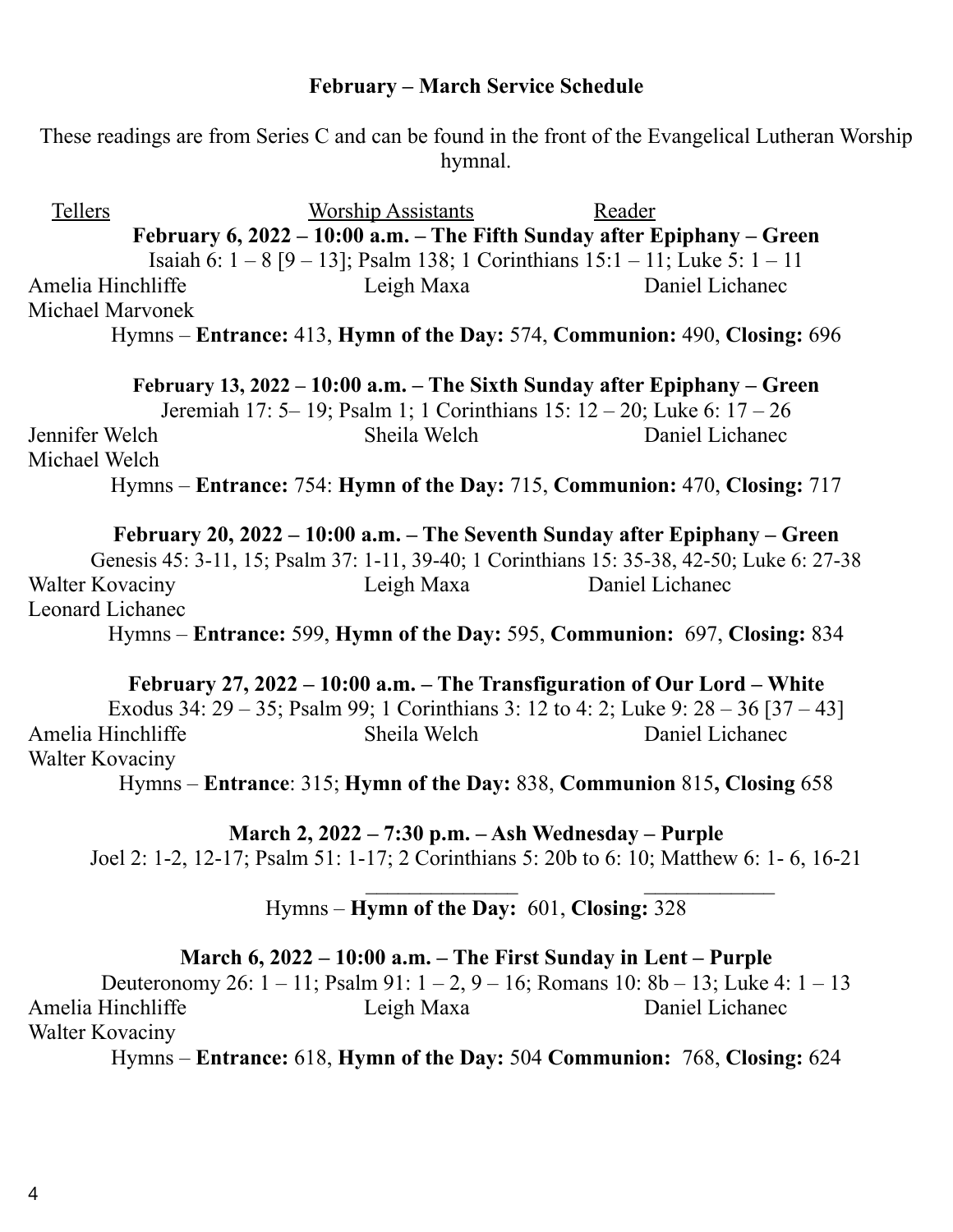# **February** *Holy Trinity Lutheran Church* **2022**

| <b>Sunday</b>                                                                                                                                                   | <b>Monday</b>                                                                              | <b>Tuesday</b>                          | Wednesday                                                                                     | <b>Thursday</b>                            | Friday                                   | <b>Saturday</b>                                             |
|-----------------------------------------------------------------------------------------------------------------------------------------------------------------|--------------------------------------------------------------------------------------------|-----------------------------------------|-----------------------------------------------------------------------------------------------|--------------------------------------------|------------------------------------------|-------------------------------------------------------------|
|                                                                                                                                                                 |                                                                                            | $\mathbf{1}$<br>Pastor Tom's<br>day off | $\overline{2}$<br><b>Presentation</b><br>of our Lord<br>7:00 p.m.<br>Candlelight<br>Communion | 3                                          | $\overline{\mathbf{4}}$                  | 5                                                           |
| <b>6 The Fifth Sunday</b><br>after Epiphany<br>10:00 a.m. Holy<br>Communion<br>11:15 a.m. Social<br>Hour                                                        | $\overline{7}$                                                                             | 8<br>Pastor Tom's<br>day off            | 9                                                                                             | 10<br>$6:30$ p.m.<br><b>Bible</b><br>Study | 11                                       | 12<br>$9$ a.m. to<br>12:30 p.m.<br>Safe Net<br>Distribution |
| <b>13 The Sixth Sunday</b><br>after Epiphany<br>10:00 a.m. Holy<br>Communion<br>11:15 a.m. Council<br>meeting<br><b>Take-out Valentine's</b><br>Dinner 5-6 p.m. | 14<br>Cyril, Monk,<br>Methodius,<br>Bishop,<br><b>Missionaries</b><br>Valentine,<br>Martyr | 15<br>Pastor Tom's<br>day off           | 16<br><b>Philip</b><br>Melanchthon,<br>Confessor                                              | 17                                         | 18<br><b>Martin</b><br>Luther,<br>Pastor | 19                                                          |
| <b>20 The Seventh</b><br><b>Sunday after</b><br>Epiphany<br>10:00 a.m. Holy<br>Communion<br>11:15 a.m. Social<br>Hour                                           | 21                                                                                         | 22<br>Pastor Tom's<br>day off           | 23<br>Polycarp,<br><b>Bishop</b>                                                              | 24<br>6:30 p.m.<br>Bible<br>Study          | 25                                       | 26<br>9 a.m. to<br>12:30 p.m.<br>Safe Net<br>Distribution   |
| 27 The<br><b>Transfiguration of</b><br><b>Our Lord</b><br>10:00 a.m. Holy<br>Communion                                                                          | 28                                                                                         | March 1<br>Pastor Tom's<br>day off      | March 2<br>Ash<br>Wednesday<br>7:30 p.m.<br><b>Holy</b><br>Communion<br>& Ashes               |                                            |                                          |                                                             |